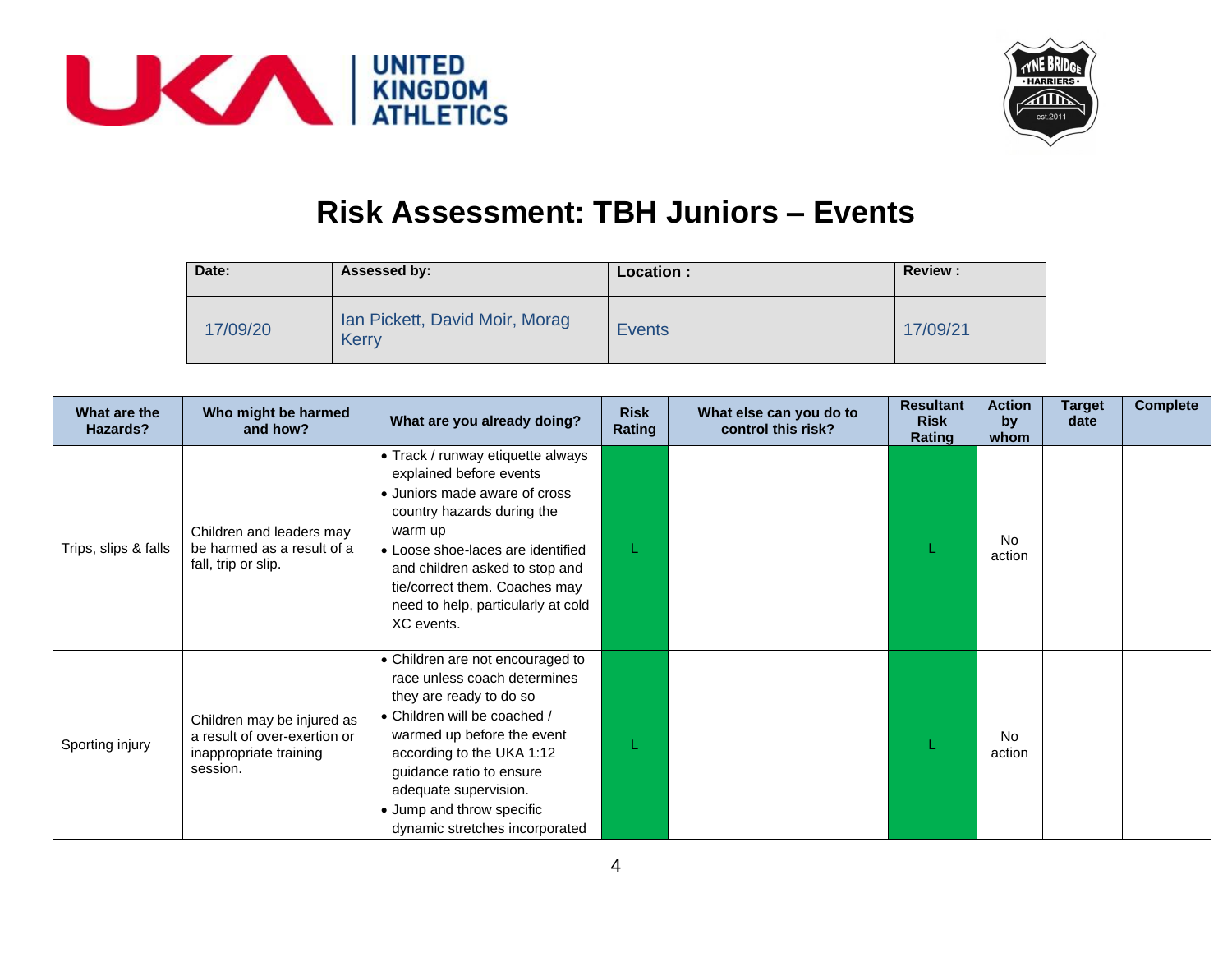



|                               |                                                                                                                                                                                     | into warm up before throws /<br>jumps events                                                                                                                                                                                                                                                                                                                                                                                                                                                                                                                                                            |    |           |                     |  |
|-------------------------------|-------------------------------------------------------------------------------------------------------------------------------------------------------------------------------------|---------------------------------------------------------------------------------------------------------------------------------------------------------------------------------------------------------------------------------------------------------------------------------------------------------------------------------------------------------------------------------------------------------------------------------------------------------------------------------------------------------------------------------------------------------------------------------------------------------|----|-----------|---------------------|--|
| Collisions &<br>impacts       | Children may be injured as<br>a result of running in to<br>objects or other children.                                                                                               | • Coaches and leaders point out<br>hazards before XC events.<br>• Track / runway etiquette is<br>explained before the event                                                                                                                                                                                                                                                                                                                                                                                                                                                                             | L  |           | No<br>action        |  |
| Safeguarding                  | Children could be exposed<br>to physical or mental abuse<br>as a result of inappropriate<br>actions by a coach, leader,<br>parent or other junior.                                  | • All coaches and leaders to be<br>DBS checked by UKA.<br>• All parent helpers to sign a<br>personal declaration form<br>sharing any relevant<br>information.<br>• No children will be coached on<br>a 1-2-1 basis.<br>• Coaches and leaders to<br>undergo safeguarding training<br>as part of their qualifications.<br>• Children not to be accompanied<br>to bathrooms and must be<br>independent in their use or have<br>a parent/guardian available.<br>• A separate junior tent is<br>provided at XC fixtures, that<br>only juniors / parents are<br>allowed in.<br>· Social media policy in place | T. |           | No<br>action        |  |
| <b>First Aid</b><br>treatment | Children could be harmed<br>as a result of not having<br>necessary medical aid<br>such asthma inhalers or<br>they could receive<br>inappropriate treatment<br>(allergic shock etc). | • Details of allergies / medical<br>conditions asked for on first trial<br>session, then again on the<br>membership form. Juniors and<br>parents told to bring inhalers or<br>other medication to training<br>sessions if required.<br>$\bullet$                                                                                                                                                                                                                                                                                                                                                        |    | $\bullet$ | <b>No</b><br>action |  |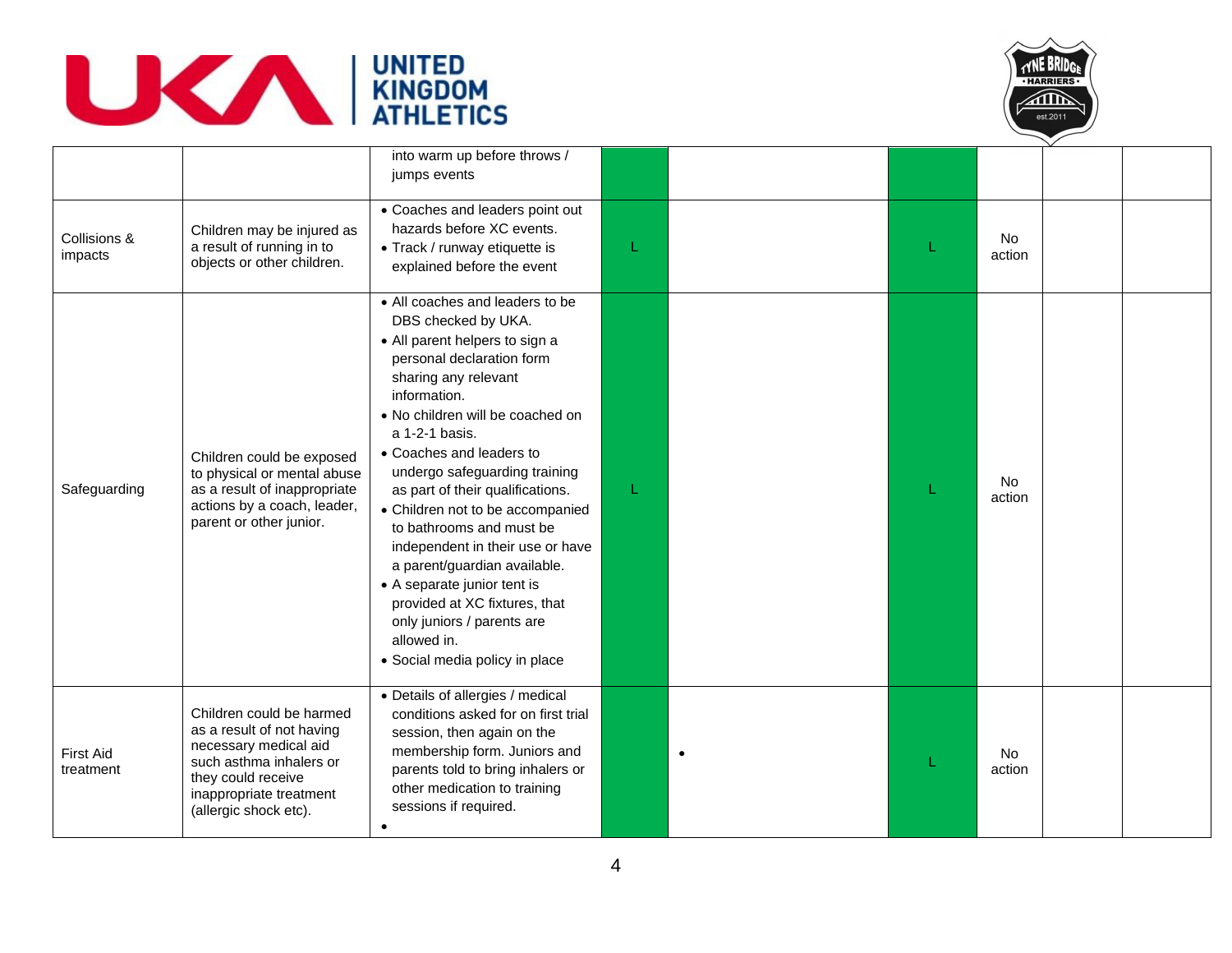



|                                                |                                                                                                                | • Events will have professional<br>First Aid providers on site.                                                                                                                                                                                                                                                                     |   |  |                     |  |
|------------------------------------------------|----------------------------------------------------------------------------------------------------------------|-------------------------------------------------------------------------------------------------------------------------------------------------------------------------------------------------------------------------------------------------------------------------------------------------------------------------------------|---|--|---------------------|--|
| Vehicle traffic                                | Children could experience<br>an impact with a vehicle.                                                         | • Care is taken in negotiating car<br>parks particularly when leaving<br>a bus at a venue, or even<br>outside of the venue<br>• Parents asked to drop off / pick<br>up younger children directly,<br>and not just let them make their<br>own way. U12s will not be<br>allowed to leave unless a parent<br>has come to collect them. | L |  | <b>No</b><br>action |  |
| Exposure due to<br>poor weather<br>conditions. | Children could suffer the<br>effects of training in cold or<br>wet conditions without<br>appropriate clothing. | • Appropriate clothing<br>recommended for track<br>meetings as it's easy to chill<br>down whilst waiting for events,<br>even in the summer<br>• A tent is provided for changing /<br>sheltering                                                                                                                                     |   |  | <b>No</b><br>action |  |
| Losing contact<br>with juniors /<br>parents    | Misplace juniors / bus<br>driver                                                                               | Trip briefing and details<br>$\bullet$<br>of the trip are distributed<br>to parents before the<br>event.<br>Trip leader to source key<br>contact details for the<br>venue and the parents /<br>juniors.<br>Register taken once bus<br>leaves Newcastle and<br>before it leaves the<br>venue                                         | L |  | No<br>action        |  |
| <b>Traffic Accident</b>                        | Passengers injured                                                                                             | • Reputable company used                                                                                                                                                                                                                                                                                                            | L |  | No<br>action        |  |